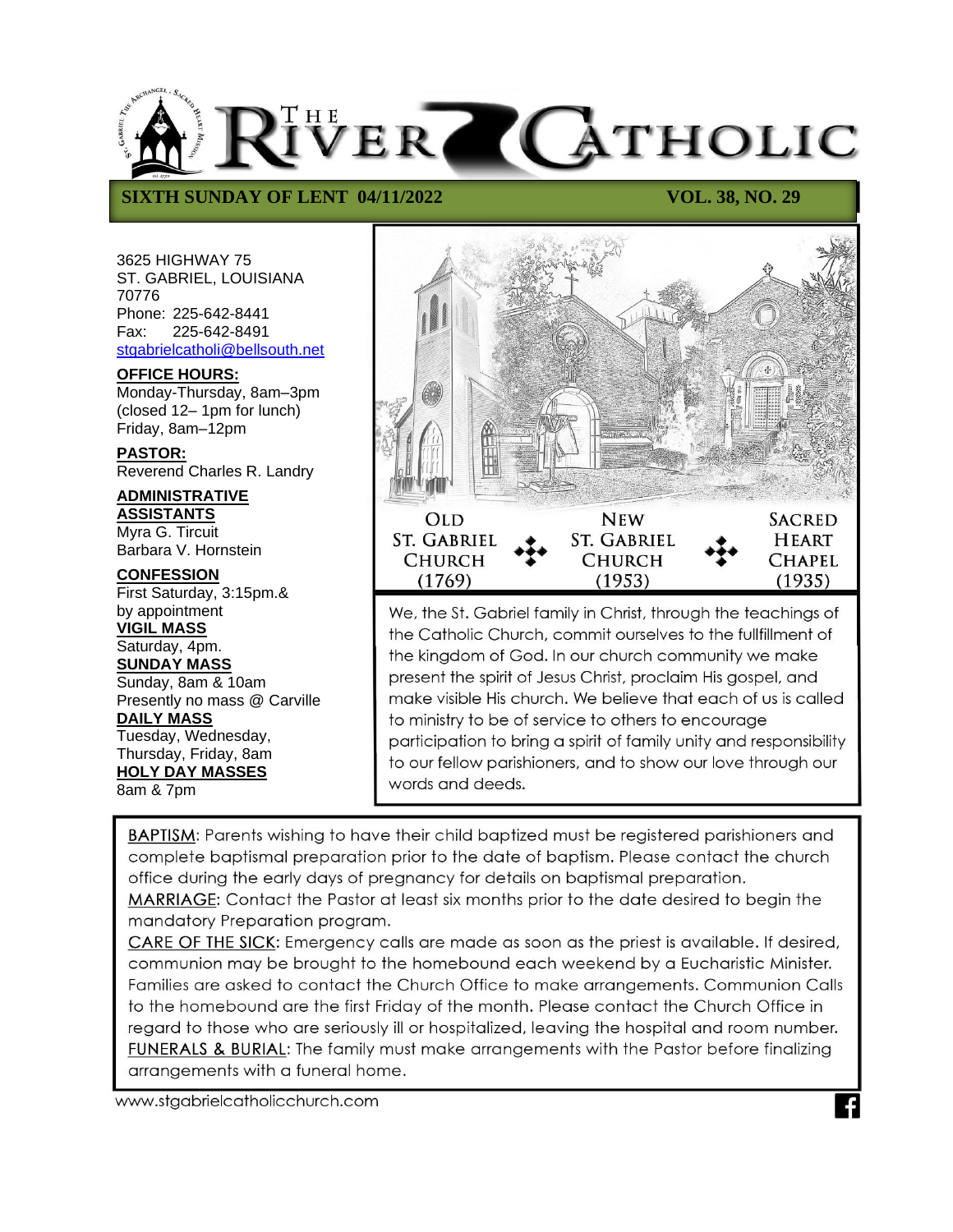#### **STEWARDSHIP OF FINANCE**

| WEEKLY ATTENDANCE   |            |
|---------------------|------------|
| WEEKLY BUDGET       | \$7,975.66 |
| AMOUNT COLLECTED    | \$6,511.00 |
| NUMBER OF DONATIONS | 84         |
|                     |            |

**There will be two envelopes 4/02-03, regular and Catholic Relief Services. Your weekly donations help meet our immediate needs, repairs and improvements. We thank all who give of their time, talent and treasure to our parish community. We always appreciate your generosity.**

| . |  |  |  |
|---|--|--|--|

*"The one who carries them"*

*by Fr Hugh O'Donnell*

**Call it Palm Sunday or Passion Sunday! Either way, the ass that appears to our imagination in the Bethlehem stable is given some respectability walking in Jerusalem amid cheering fans.**

**Which reminds me of the ass, placed centre stage, in the painting by Orazio Gentileschi, peering over the wall at the exhausted family on their flight into Egypt with Joseph stretched out on the ground and the baby suckling. It's as if the artist is saying 'don't forget about the one who carries them'.**

**In Jerusalem, this 'beast of burden' reminds us that Jesus is also a kind of 'beast of burden' on whose back will be laden the life-denying heaviness of sin – betrayal by Judas (preface to many a betrayal), rejection by Peter, abandonment by those he counted on, the hand-washing of Pilate – 'it's not my problem; those refugees don't belong here anyway!' He goes to his death as one whom nobody is prepared to stand up for. 'They came for the Jews but I was not a Jew so I did nothing'.**

**By contrast, in Jesus' suffering we see our own greatness; in his trust in the Father's love for him, in his acceptance and dignity, in his loyalty to friends and his spontaneous forgiveness of their weakness.**

**To a Father who notices the fall of a sparrow, the ass is more than 'a dumb beast'. For the Father, too, suffers, in some way, with all of creation, including the animals we lord it over, oblivious of how they are often mistreated in food production from birth-pen to abattoir.**

**The donkey is part of the Palm Sunday story and chosen to accompany Jesus who 'emptied himself' to assume his place among us; who by dying and rising raises all creation in thanksgiving to the Creator, refreshed and whole again, its goodness intact, our standing as a son or daughter assured.**



**Together We Can!** 

**Important upcoming dates Every Thursday Divine Mercy Novena after Mass April 14, Holy Thursday April 15, Good Friday April 16, Easter Vigil April 17, Easter April 23, Confirmation April 24, Divine Mercy May 01, First Eucharist Way of the Cross each Friday @ 6p.m. during Lent.** 

If you are in need of sacramental services, reconciliation or anointing of the sick, please call Fr. Charlie to set up an appointment.



**Remember Easter is on its way. We need people to volunteer to help decorate the church. Please contact Kiki Fontenot, 225-235-9968.**

. . . . . . . . . . . .

**End of the year statements are available in office.**

....

. . . . . . . . . . . . .

**Remember our Candidates who will receive the Sacrament of Confirmation on Sat., April 23, 4 p.m. Mass.**

> **Ryland Diez, Graham Pontillas, Ellen Adcox.**



**Our 1st Eucharist Celebration will be Sunday, May 01, 10 a.m. Mass. Candidates are: Claire Butaud, Lexie Staples, Addie Schneider, Raleigh Sanders, Jack Meyers, Ashton Gueho.**

. . . . . . . . . . .

**Support the Catholic Home Appeal! Nearly 40% of dioceses in the US and its territories are considered mission territories because they are unable to fund essential pastoral activities needed in their communities. Your support funds religious education, seminary formation, lay ministry training, and other programs that build vibrant faith communities right here in the US. Please be generous. Info[: www.usccb.org/homemissions.](http://www.usccb.org/homemissions)**

. . . . . . . . . . . . . . . .

**Don't forget Fill-A-Prescription and Rice Bowl. Please be generous for both.**

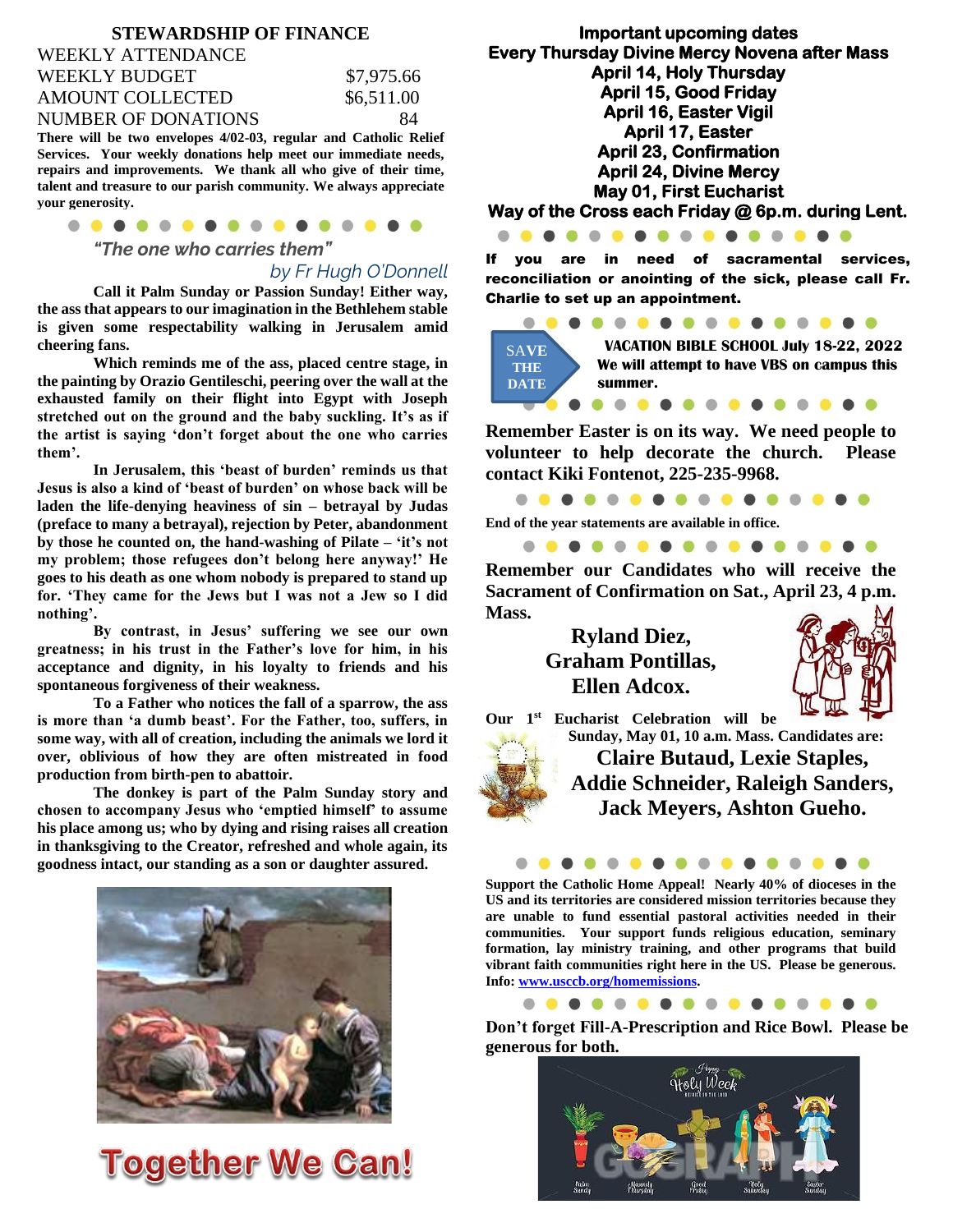



| Sat.         | 09        | 4:00 p.m.            | <b>MASS</b>                                            |
|--------------|-----------|----------------------|--------------------------------------------------------|
|              |           |                      | 6th SUNDAY OF LENT / PALM SUNDAY                       |
| Sun.         | 10        | 8:00a.m.             | <b>MASS</b>                                            |
|              |           | 10:00 a.m.           | <b>MASS</b>                                            |
| Mon.<br>11   | 8:00 a.m. | Father's day off     |                                                        |
|              |           | 6:30 p.m.            | Rel Ed Gr. 1-12                                        |
| Tues.        | 12        | 7:00 a.m.            | Men's Reflection                                       |
|              |           | 8:00 a.m.            | Daily Mass                                             |
|              |           | 8:30 a.m.            | Adoration                                              |
|              |           | 10:30 a.m.           | <b>Chrism Mass</b>                                     |
|              |           | 6:30 p.m.            | Lenten Penance Service                                 |
| Wed.         | 13        | 8:00 a.m.            | Daily Mass                                             |
| 14<br>Thurs. |           | <b>HOLY THURSDAY</b> |                                                        |
|              |           | $7:00$ p.m.          | <b>MASS OF LORD'S SUPPER</b>                           |
| Fri.<br>15   |           | <b>GOOD FRIDAY</b>   |                                                        |
|              |           | Noon                 | Way of the Cross                                       |
|              |           | $3:00$ p.m.          | THE PASSION OF OUR LORD                                |
| Sat.         | 16        | 8:00 p.m.            | <b>EASTER VIGIL MASS</b>                               |
|              |           |                      |                                                        |
|              |           |                      |                                                        |
|              |           |                      |                                                        |
| Sun.         | 17        | 8:00 a.m.            | gg111209933 www.gograph.com<br><b>MASS</b>             |
|              |           | 10:00 a.m.           | <b>MASS</b>                                            |
|              |           |                      | <b>OFFICE CLOSED</b>                                   |
| Mon.         | 18        | 8:00 a.m.            | No Daily Mass                                          |
| Tues.        | 19        | 7:00 a.m.            | Men's Reflection                                       |
|              |           | 8:00 a.m.            | Daily Mass                                             |
|              |           | 8:30 a.m.            | Adoration                                              |
| Wed.<br>20   | 8:00 a.m. | Daily Mass           |                                                        |
|              |           | 6:30 p.m.            | Pastoral Council Mtg.                                  |
| Thurs.       | 21        | 8:00 a.m.            | Daily Mass                                             |
|              |           | 8:30 a.m.            | Divine Mercy Novena                                    |
| Fri.<br>22   | 8:00 a.m. | Daily Mass           |                                                        |
|              |           | 8:30 a.m.            | Adoration                                              |
| Sat.         | 23        | $4:00$ p.m.          | <b>MASS</b>                                            |
|              |           |                      | DIVINE MERCY SUNDAY - 2 <sup>ND</sup> SUNDAY OF EASTER |
| Sun.         | 24        | 8:00 a.m.            | <b>MASS</b>                                            |
|              |           | 10:00 a.m.           | <b>MASS</b>                                            |
| Mon.         | 25        | 8:00 a.m.            | Father's day off                                       |
|              |           | 6:30 p.m.            | Rel ED Grades 1-12                                     |
|              |           |                      |                                                        |



### **DAILY READINGS**

**SIXTH SUNDAY OF LENT/PASSION SUNDAY** *Isaiah 50:4-7; Philippians 2:6-11; Luke 22:14-23:56*

*Monday, April 11 Daily Readings Isaiah 42:1-7; John 12:1-11 Tuesday, April 12 Daily Readings Isaiah 49:1-6; John 13:21-33, 36-38 Wednesday, April 13 Daily Readings*



*Isaiah 50:4-9a; Matthew 26:14-25 HOLY THURSDAY, April 14 Daily Readings Exodus 12:1-8,11-14; 1 Cor. 11:23-26; John 13:1-15 GOOD FRIDAY, April 15 Daily Readings Isaiah 52:13-53:12; Heb. 4:14-16; 5:7-9; John 18:1-19:42 EASTER VIGIL Saturday***,** *April 169 Daily Readings Gen. 1:1-2:2; Gen. 22:1-18; Exo. 14:15-15:1; Is. 54:5-14 Is.55:1-11; Bar. 3:9-15, 32-4:4; Eze. 36:16-17a, 18-28; Romans 6:3-11; Luke 24:1-12 EASTER SUNDAY OF THE RESURRECTION OF OUR LORD; HE IS RISEN!!! Acts 10:34a, 37-43; Colossians 3:1-4; John 20:1-9*

**Pray for our Sick and Homebounds: Frank Banta, Sr., Betty Jean Barbay, Billy and Phyllis Babin,** 

**Melissa Conrad, Lily Fairchild, C.J. Gueho, Carolyn Harelson, Michael Landaiche, Anthony & Bessie Pizzolato, Flory Reynolds, Enith Roy and Margie Warthen. Include in your prayers all of** 



**the sick & suffering in our families especially those living in nursing homes. Also, pray for peace in the world, & for all men and women in our armed forces**. **IF YOU WOULD LIKE YOUR NAME REMOVED FROM THIS LIST, PLEASE CONTACT THE PARISH OFFICE.**

#### **WEEKLY MASS INTENTIONS**

**04/11 8:00 a.m. No Mass 04/12 8:00 a.m. Babin-Ruiz-Smith Families; Nezida Ruiz 04/13 8:00 a.m. Joseph Acaldo Family; Alvin Fairchild, Sr. 04/14 8:00 a.m. For the Parish 04/15 8:00 a.m. No Intention 4/16 4:00 p.m. Gueho Family & Linda; W. Allen White; White-Crochet Families 04/17 8:00 a.m. LeBlanc-Peltier Families; Lois & Glynn Hernandez, Sr. & Jr. 10:00 a.m. For the Parish 04/18 8:00 a.m. No Mass**